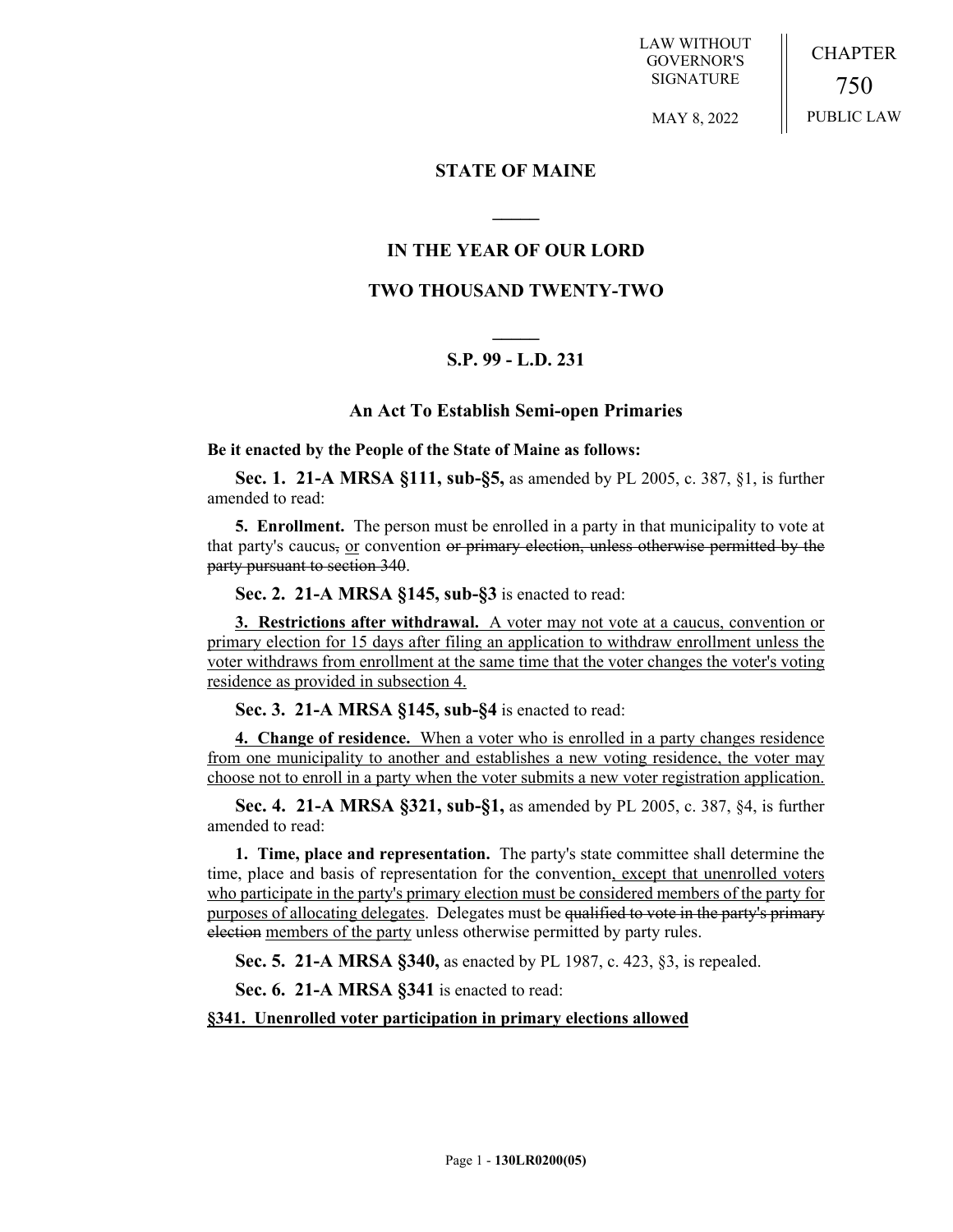A registered voter not enrolled in a political party may participate, subject to the restrictions of section 145, subsection 3, in a party's primary election without enrolling in that political party. An unenrolled voter may vote in only one party's primary election. The Secretary of State shall establish procedures to ensure that each voter voting in a party's primary election is offered a ballot for that primary election.

**Sec. 7. 21-A MRSA §441, sub-§2,** as amended by PL 2021, c. 273, §7, is repealed.

**Sec. 8. 21-A MRSA §441, sub-§3** is enacted to read:

**3. Unenrolled voter participation in presidential primary elections allowed.** A registered voter not enrolled in a political party may participate, subject to the restrictions of section 145, subsection 3, in a party's presidential primary election without enrolling in that political party. An unenrolled voter may vote in only one party's presidential primary election. The Secretary of State shall establish procedures to ensure that each voter voting in a party's presidential primary election is offered a ballot for that primary election.

**Sec. 9. 21-A MRSA §671, sub-§2,** as repealed and replaced by PL 2015, c. 447, §18, is amended by enacting a new blocked paragraph to read:

In a primary election, if the voter is unenrolled but eligible to vote in a party's primary election under section 341 or 441, the election clerk in charge of the incoming voting list shall ask the voter to identify which party's ballot the voter wishes to receive. Unless the voter chooses not to receive a party ballot, the election clerk in charge of the incoming voting list shall state in a loud, clear voice the party ballot that the voter has requested and shall make a notation on the incoming voting list of the party ballot requested by the voter. The election clerk in charge of ballots shall give the voter the party ballot and shall repeat the party ballot being given to the voter.

**Sec. 10. 21-A MRSA §721,** as amended by PL 2015, c. 447, §25, is further amended to read:

### **§721. Reports of registration and enrollment**

Within 15 business days after any statewide election, the registrar shall update all information in the central voter registration system for all voters in the municipality to reflect any voter registration activity after the incoming voting list was printed for that election and up until the close of the polls on election day. The registrar shall also enter any designations of challenged ballots in the applicable voter records in the central voter registration system. The registrar shall notify the Secretary of State as soon as these tasks are complete.

After the registrar has completed the update of the central voter registration system, as required by this section, and no later than 45 business days after the election, unless a recount has been requested pursuant to section 737-A, the clerk shall update the central voter registration system by entering voter participation history for that election and, if the election was a primary election, by identifying which party's ballot, if any, was issued to each participating unenrolled voter. The clerk shall notify the Secretary of State as soon as this task is completed.

In a municipality in which a recount has been requested pursuant to section 737‑A, the clerk shall update the central voter registration system by entering voter participation history for that election and, if the election was a primary election, by identifying which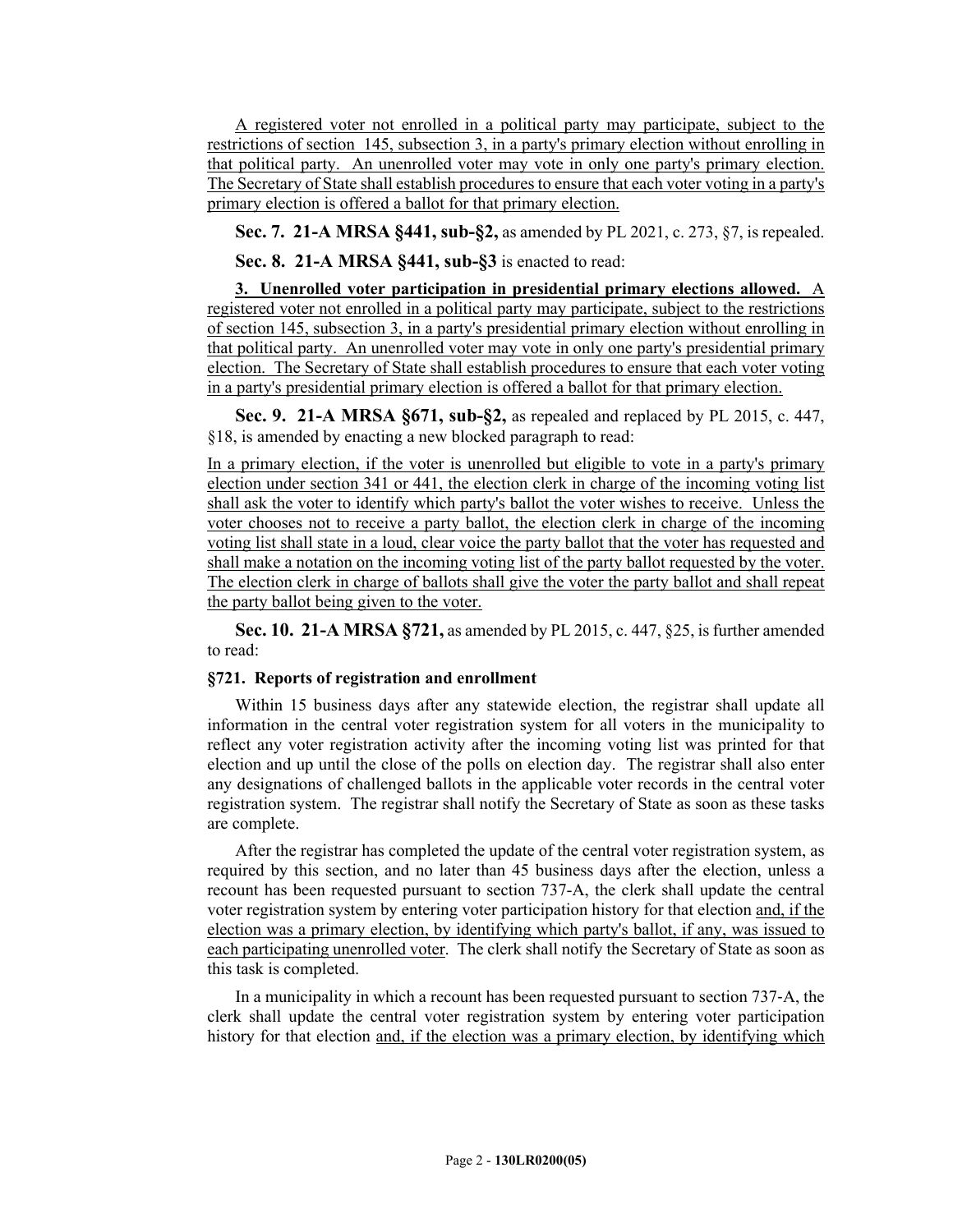party's ballot, if any, was issued to each participating unenrolled voter within 20 business days after receiving the incoming voting list that has been returned by the Secretary of State after the recount. The clerk shall notify the Secretary of State as soon as this task is completed.

**Sec. 11. 21-A MRSA §723-A, sub-§5-B,** as amended by PL 2021, c. 273, §11, is further amended to read:

**5-B. Presidential primary elections; selection of delegates.** Notwithstanding any provision of this section to the contrary, for presidential primary elections, batch elimination may not be used for any candidates with more than 100 votes, tabulation must continue until only 2 continuing candidates remain, separate tabulations must be conducted statewide and for each congressional district and selection and allocation of delegates to a party's national presidential nominating convention must be in accordance with any reasonable procedures established at the state party convention, except that unenrolled voters who participate in the party's primary election must be considered members of the party for purposes of allocating delegates.

**Sec. 12. 21-A MRSA §753-B, sub-§6, ¶A,** as amended by PL 2021, c. 273, §20, is further amended to read:

A. The list of absentee voters must include each voter's name, residence address, voting district and party affiliation; the date and manner by which the ballot was requested, issued and received; if the voter is unenrolled, which party's ballot the voter requested for the primary election, if applicable; and a notation of whether the application and the ballot were accepted or rejected. If the clerk determines that there is a defect on the return envelope of an absentee ballot under section 756, subsection 2 and that defect is cured pursuant to section 756‑A, the clerk shall note whether the ballot was accepted or accepted but challenged and shall list the date that the defect was cured as the date that the ballot was received. The clerk must also indicate on the list when the absentee voter is a uniformed service voter, overseas voter or township voter. By the time that all absentee ballots have been processed on election day, the clerk must update the central voter registration system or annotate the printed list of absentee voters to reflect all ballots that were received by the close of the polls on election day, including a notation of whether the ballots were accepted, accepted but challenged or rejected and the reasons for such rejections. This list, reflecting all absentee ballots received by the close of the polls, must be made available for public inspection. Any absentee voter certified as a participant in the Address Confidentiality Program pursuant to Title 5, section 90‑B must be listed by the voter code assigned to that individual under the program instead of by the voter's name and reflect the Address Confidentiality Program address assigned to the voter. The list of absentee voters must be sorted so that the program participants appear at the end of the list and must be printed on a separate page of the list. The portion of the list of absentee voters relating to Address Confidentiality Program participants must be kept under seal and excluded from public inspection.

**Sec. 13. Transfer from Medical Use of Marijuana Fund, Other Special Revenue Funds account to unappropriated surplus of General Fund.** Notwithstanding any provision of law to the contrary, on or before June 30, 2023, the State